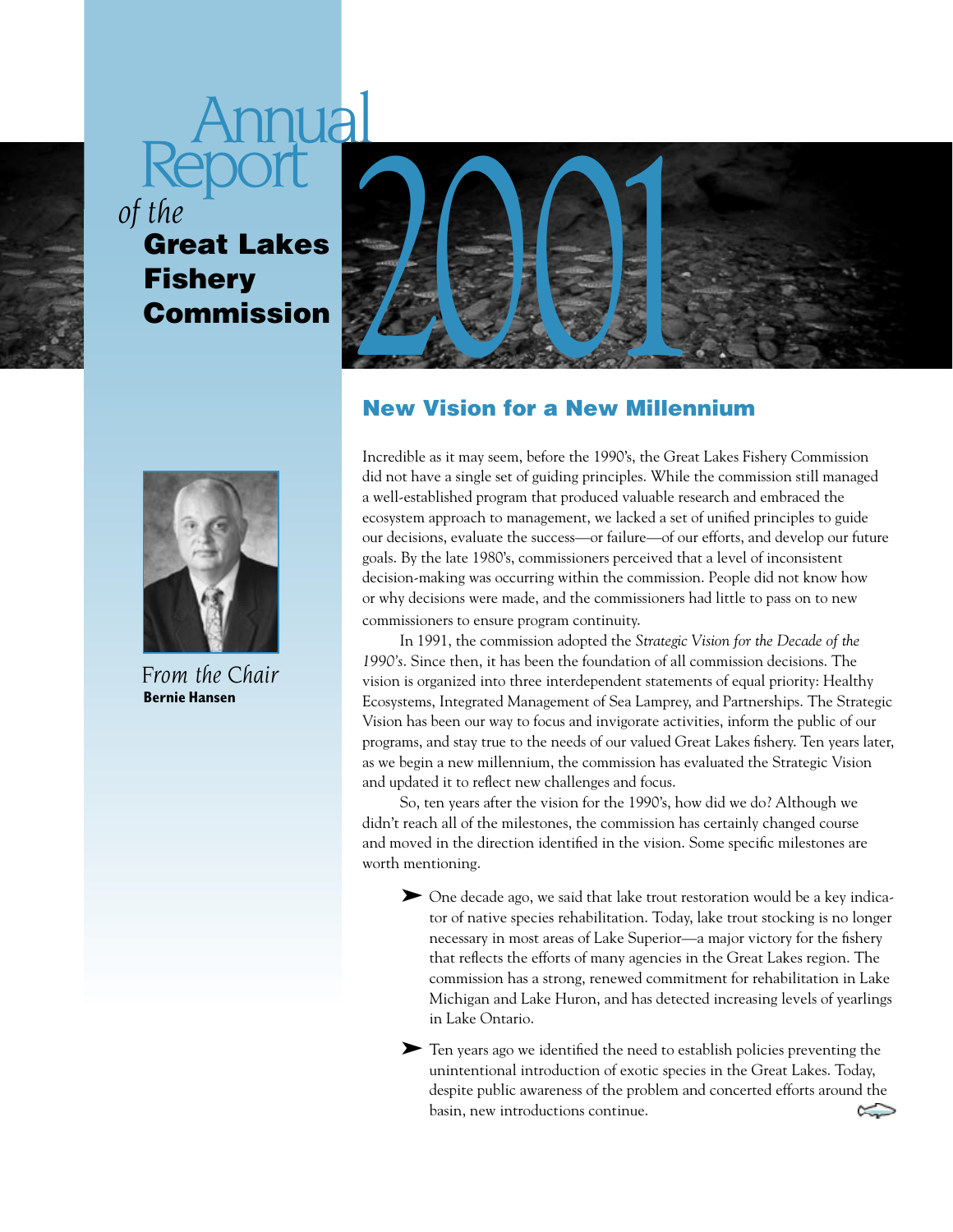**Strategic Vision of the** Great Lakes Fishery Co First Decade



- ➤ In its original vision, the commission noted the need to reduce toxics in the Great Lakes to levels that do not impair the health of aquatic organisms. Today, these efforts have been successful in many instances thanks to a commitment to the *Great Lakes Water Quality Agreement*.
- ➤ Ten years ago we identified Fish Community Objectives and State of the Lake Reports as critical to the management of the Great Lakes fishery. Today, Fish Community Objectives have been produced for each lake—Lake Erie will be published this summer—and the Lake Committees, under the Joint Strategic Plan, are holding annual state of the lake conferences.
- ➤ In the first Strategic Vision, we pledged a renewed commitment to the Committee of Advisors and to communication with stakeholders. Today, advisors are extremely vocal and active and the Canadian Committee of Advisors has been expanded. In addition, the commission has heightened its commitment to communications.
- ➤ Finally, in the vision for the 1990's, we called for a 50 percent reduction in TFM use. Although the commission did not reach the 50 percent reduction goal, TFM use has been reduced by more than 30 percent, and new alternative control techniques, such as the sterile-male-release-technique and improved sea lamprey barriers, are now employed.

With a careful evaluation of the vision completed, the commission, in 1998, began to draft an update. After three years and several re-writes, the *Strategic Vision for the First Decade of the New Millennium* is complete! Thank you to those who reviewed and commented on the vision. Because of the input we received from many stakeholders, the revised vision is a far improved document.

Like the previous vision, the new vision again emphasizes the importance of the ecosystem approach to management. Milestones were updated from the original vision to reflect changes in the Great Lakes ecosystem over the past decade. The Healthy Ecosystems vision statement outlines how the commission can respond to uncertainties and changes in our evolving Great Lakes environment. The Sea Lamprey vision statement sets goals for sea lamprey control, as well as how we would like to conduct our program in the future. Finally, the Institutional and Stakeholder Partnerships vision statement focuses on relationships and processes required to achieve the ecosystem and sea lamprey vision statements and reasserts the commission's commitment to



Lake trout eggs and fry. Photos: American Fisheries Society developing and strengthening research partnerships.

The Strategic Vision is a way to communicate our program to all stakeholders, and keeps us—the commissioners and secretariat—on a consistent course. The new vision contains both reachable and ambitious milestones. We are excited about where this vision will take us and look with anticipation to the future.

## SEA LAMPREY CONTROL

Sea lamprey control continues to be an integral component of fishery management in the Great Lakes. The integrated sea lamprey control program is one of the commission's principal responsibilities as defined by the *Convention on Great Lakes Fisheries* and the *Strategic Vision for the First Decade of the New Millennium*. The commission collaborates with the Department of Fisheries and Oceans Canada and the U.S. Fish and Wildlife Service to control sea lamprey populations. With increasing partnerships, the commission is expanding its resources and expertise. The commission and its partners have, in the past decade, reduced the sea lamprey populations in the Great Lakes by 90%, thus beginning to fulfill the Fish Community Objectives developed by the lake committees.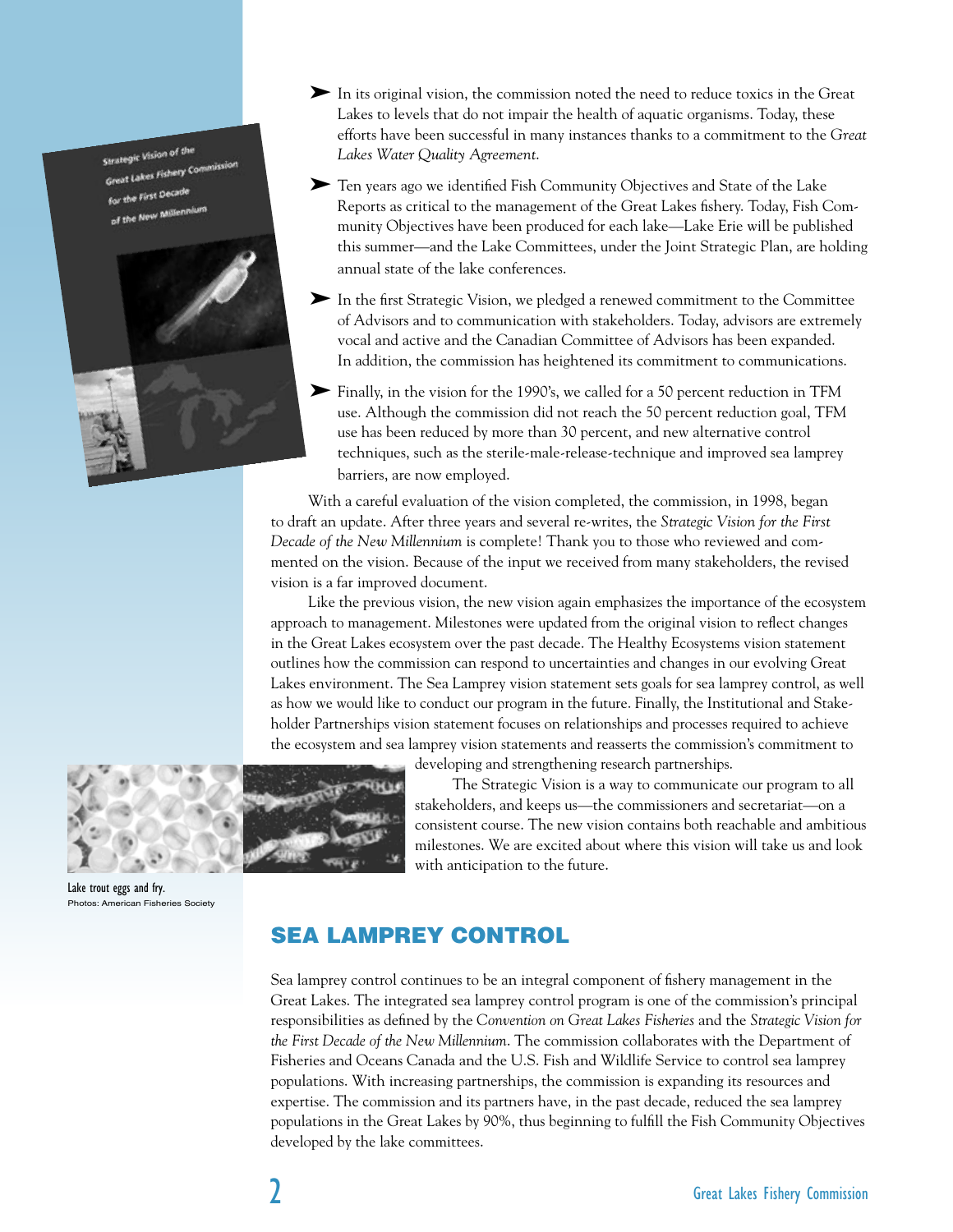#### In 2001, DFO and the USFWS collectively

- ➤ treated 72 tributaries with lampricides,
- ➤ surveyed 316 Great Lakes tributaries and 7 lentic areas to assess control effectiveness for future TFM treatments and to establish production capacity of streams, and
- ➤ operated assessment traps in 67 tributaries to capture and estimate the spawningphase population in each of the lakes.

Continued evaluation of sea lamprey populations relative to fish community objectives is the foundation of sea lamprey management decisions made by the commission. In Lake Superior, sea lamprey-induced mortality in lake trout is estimated at 16% of the annual total. In Lake Michigan, the fish community objectives are being met despite the continued increase in lamprey wounding rates of lake trout in the northern part of the lake. Populations of parasitic lampreys remain high in Lake Huron due to continued production of transformers from the St. Marys River. In Lake Erie, abundance declined by 50% from 2000 levels. The objective for sea lampreys in Lake Ontario was nearly met in 2001, with wounding rates on lake trout at 3% compared to the target of 2%.

**THE STERILE MALE RELEASE TECHNIQUE TASK FORCE** continued to coordinate the implementation of the technique in the St. Marys River. The task force is working with the Assessment and Lampricide Control Task Forces and other researchers on stock recruitment variation. The task force is also assembling cost estimates for the control strategy in the St. Marys River in preparation of a formal review of the technique. The St. Marys River received 31,459 sterile males, which produced a 3.6:1 sterile:untreated male ratio. Combined trapping and sterile male release efforts resulted in an estimated 88% reduction in 2001.

**THE BARRIER TASK FORCE** continued coordination activities with the U.S. Army Corps of Engineers to implement ten barrier projects under Section 1135 of the Water Resources Development Act. The task force revised interim environmental policies and guidelines for the placement of sea lamprey barriers and began to formulate a basin-wide strategy for workplace and public safety in the barrier program.

**THE ASSESSMENT TASK FORCE** again utilized the empirical stream treatmentranking model to rank and select streams for lampricide treatment in 2002. Transformer production predictions were made for all streams quantitatively assessed in 2001 as well as for all other streams treated in the last 3 years. The task force continued to redistribute trapping effort from small to large streams, estimate parasitic populations in Lake Huron, and assess the transformer production in Lake Superior. In the St. Marys River, the task force continued to evaluate larval lamprey populations and completed a spawner movement study in an effort to increase trap efficiency. A peer review of the larval program is scheduled for August 2002.

**THE LAMPRICIDE CONTROL TASK FORCE** continued to implement options for reducing lampricide use in individual treatments but concurrently coordinated an enhanced treatment program in all of the Great Lakes. The task force coordinated an ongoing treatment effectiveness study on 14 streams in the basin and continued to implement lake sturgeon treatment protocols in an ever-increasing number of streams.

Risk assessment projects focused on environmental risk management as related to regulatory agency permits for control actions and on coordination of issues related to lake sturgeon and other non-target organisms throughout the Great Lakes basin.



The sterile-male-release technique is an important part of the GLFC's alternative sea lamprey control strategy. Photo: M. Gaden



Sea lamprey treatments remove larval lamprey from streams. Photo: GLFC

Photo: NYSDEC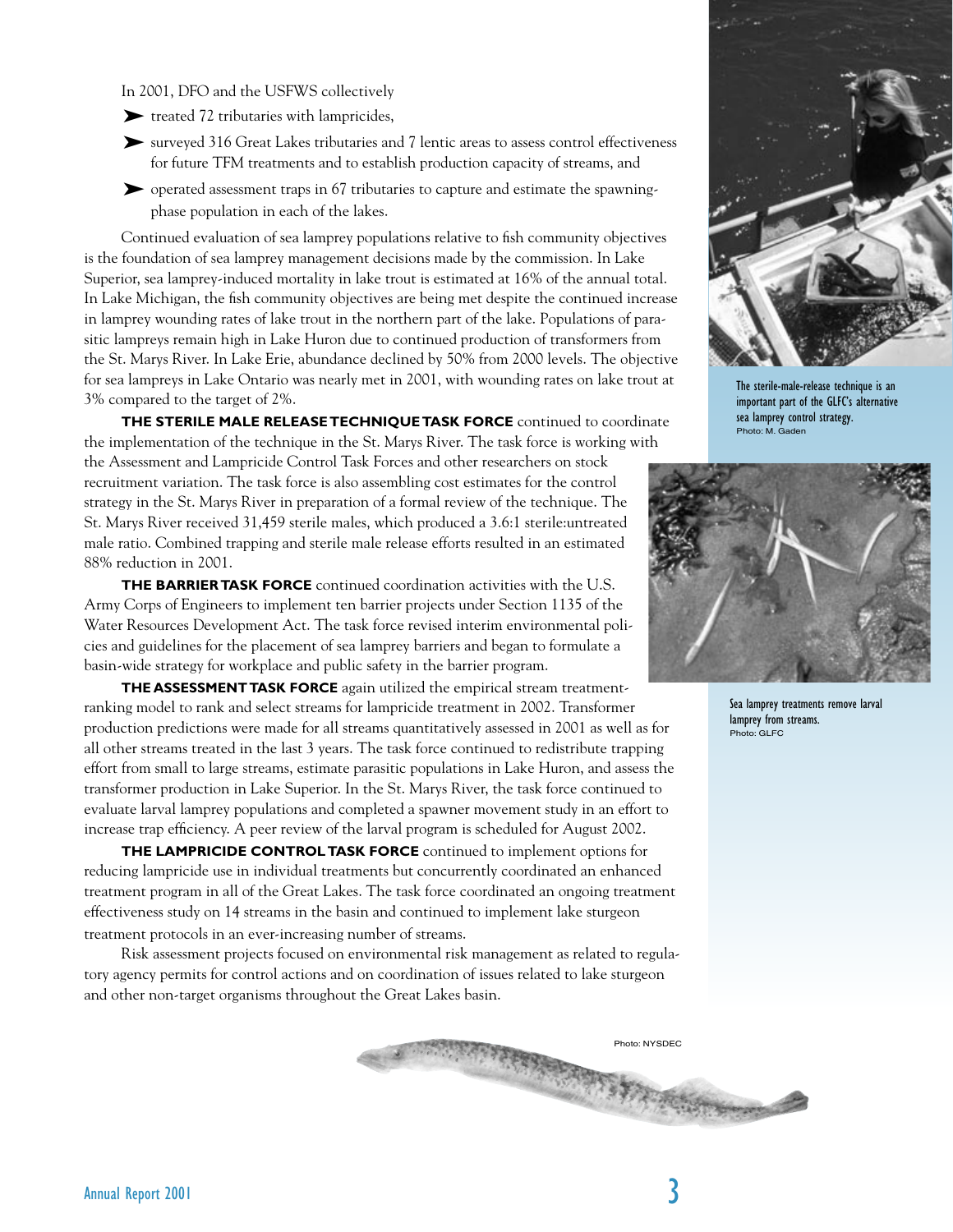## FISHERY MANAGEMENT, RESEARCH, AND ENVIRONMENT

The GLFC is committed to the use of sound science for the conservation of biological diversity and the protection of the fishery. The commission strives for a healthy ecosystem by bridging policy and science with counsel from the Great Lakes Fishery Commission's Board of Technical Experts, Habitat Conservation Committee, Sea Lamprey Integration Committee, Lake Committees and their technical committees, the Law Enforcement Committee and the Great Lakes Fish Health Committee.

Based on recommendations from its boards, the commission, in 2001 approved research projects under the following categories:

## **Alternative Control**

- The roles of sperm-activating proteins and the mechanism of protease-inhibitor(s) reaction for controlling fertilization in sea lamprey
- Compensatory mechanisms in Great Lakes sea lamprey populations
- Determining sources and chemical composition of lamprey larval pheromone and assessing the merit of measuring one of its principal components in river waters
- Population density and dynamics of lamprey populations in treated and untreated streams
- Regulation and manipulation of metamorphosis in sea lampreys
- Molecular cloning of lamprey enzyme (petromyzonol sulfotranferase) and enzymatic synthesis of lamprey pheromone (petromyzonol sulfate)
- Function, production and release of a sea lamprey male pheromone
- Fertility assessment in male and female lamprey
- The effects of larval pheromone on adult behavior
- Electro-reception in the sea lamprey
- Lamprey movement and population size in Lake Champlain and its tributaries

## **Board of Technical Experts**

- Exotic invertebrates, food-web disruption, and lost fish production
- Stock assessment modeling and management of Great Lakes fisheries
	- Lake Erie near-shore habitat delineation pilot initiative
	- Ecosystem-based assessment of fish habitat in coastal wetlands of the Great Lakes
- Coordination of research on fish habitat in near-shore and tributary environments of the Great Lakes
- Assessing ecological fitness of fish communities of the world's large water bodies
- Effects of egg and fry predators on lake trout recruitment in Lake Michigan
- Fish communities of the Laurentian Great Lakes: the SCOL tradition revisited for the 21st century
- Linking habitat supply to Fish Community Objectives
- Calibration of scientific echosounders in the Great Lakes
- Ecology of infectious diseases in Great Lakes fishes

Officers from Ontario's Department of Fisheries and Oceans are charged with conserving and protecting fish habitat from being harmfully altered, disrupted, or destroyed as a result of conflicting and diversified interests. Photo: H. Kirshman, N. Leonard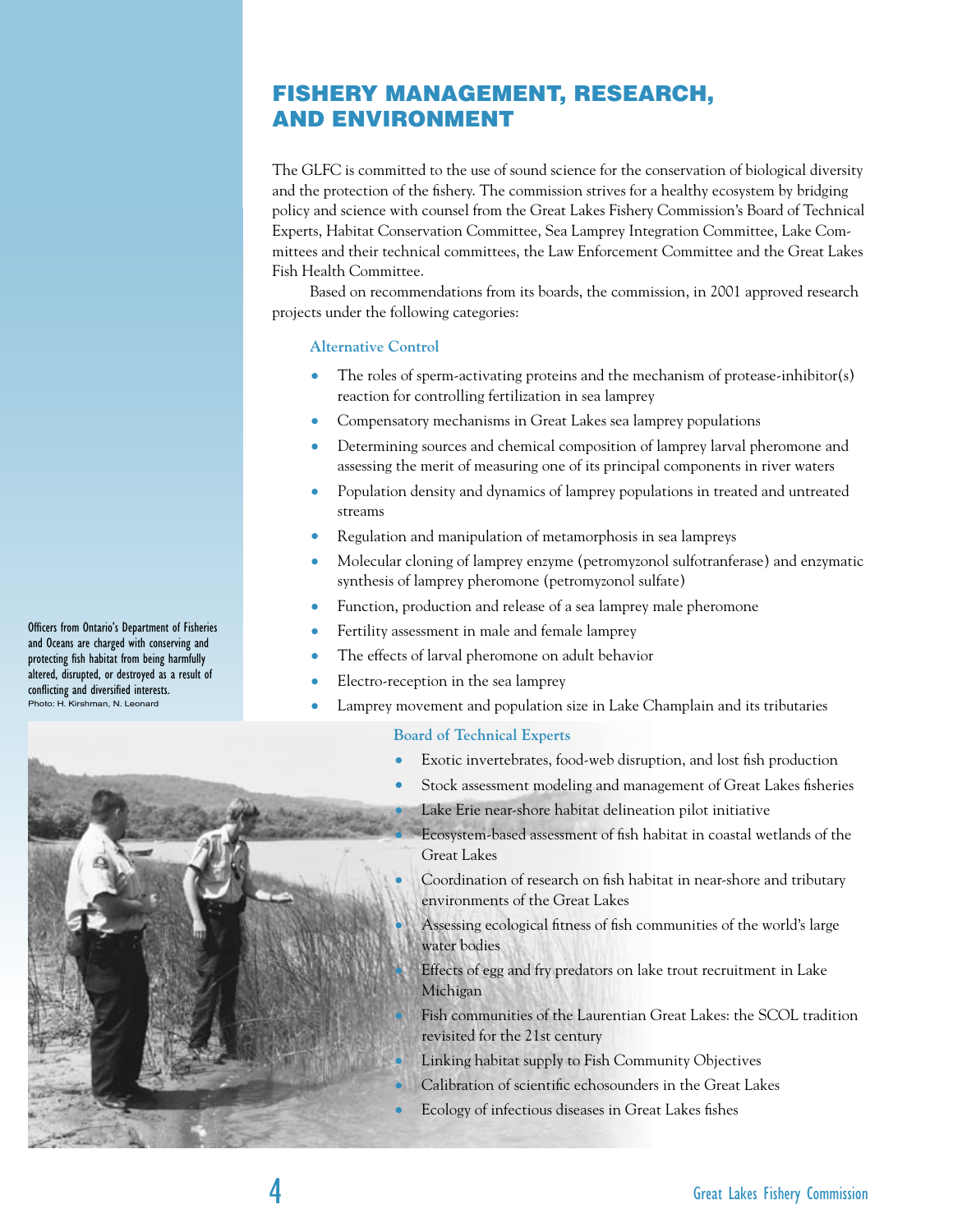## **Other partnerships**

- Great Lakes Fish Atlas
- Application of decision analyses to sea lamprey management
- Polygyny and polyandry as a means of optimizing sterile female releases
- Evaluation of the GLFC interim policy on barrier placement
- Constraints on growth of Lake Superior lake trout
- Wild production of chinook salmon in Lake Ontario from 1991-2000
- Great Lakes fisheries vessels: Status of the fleet and evaluation of assessment, research and management needs
- Effects of an electrical lamprey barrier on the migratory behavior of steelhead in the Pere Marquette River, Michigan
- Environmental assessment tool for private aquaculture in the Great Lakes Basin
- Sea lamprey larval parentage, adult reproductive success, and larval dispersal
- Fish health management of cool and warm water fishes
- A Great Lakes Coregonid-Diporeia Workshop
- Ecosystem-based assessment of fish habitat in coastal wetlands of the Great Lakes
- Review of procedures for estimating wild production of chinook salmon

In the new vision, the commission reiterates its dedication to the values and ideology of sound science and has reaffirmed its commitment for achieving sustainable fisheries in the Great Lakes basin. With its continued recognition of the interconnection between air, land and water and the welfare of its inhabitants, the commission continues to coordinate and develop management and research programs that incorporate all aspects of the ecosystem. The commission is also bridging various environmental agencies, fish management agencies, and non-agency stakeholders, in order to strengthen and broaden partnerships that will bring about a more efficient and effective result for our ecosystem.

In 2001, the commission undertook several initiatives in support of healthy Great Lakes ecosystems. For instance, the commission

- revised the terms of reference for the Board of Technical Experts and the Sea Lamprey Research Working Group, paying special attention to minimizing and balancing potential conflict of interest issues;
- enhanced its partnership with the Corps of Engineers by jointly sponsoring the development of a Fishery Restoration Support Plan. The support plan is the first stage of the implementation of section 506 of the *Water Resources Development Act of 2000*. This section created the Great Lakes Ecosystem and Restoration Program, which funds fishery restoration projects in the Great Lakes; and
- achieved the first milestone of the *Strategic Vision of the First Decade of the New Millennium* by approving guidelines for the use of discretionary funds for Canadian and U.S. advisor travel.





Small brook trout passing through sea lamprey barrier. Photo: USFWS

Fish passage located in Pere Marquette, Michigan. Photo: USFWS

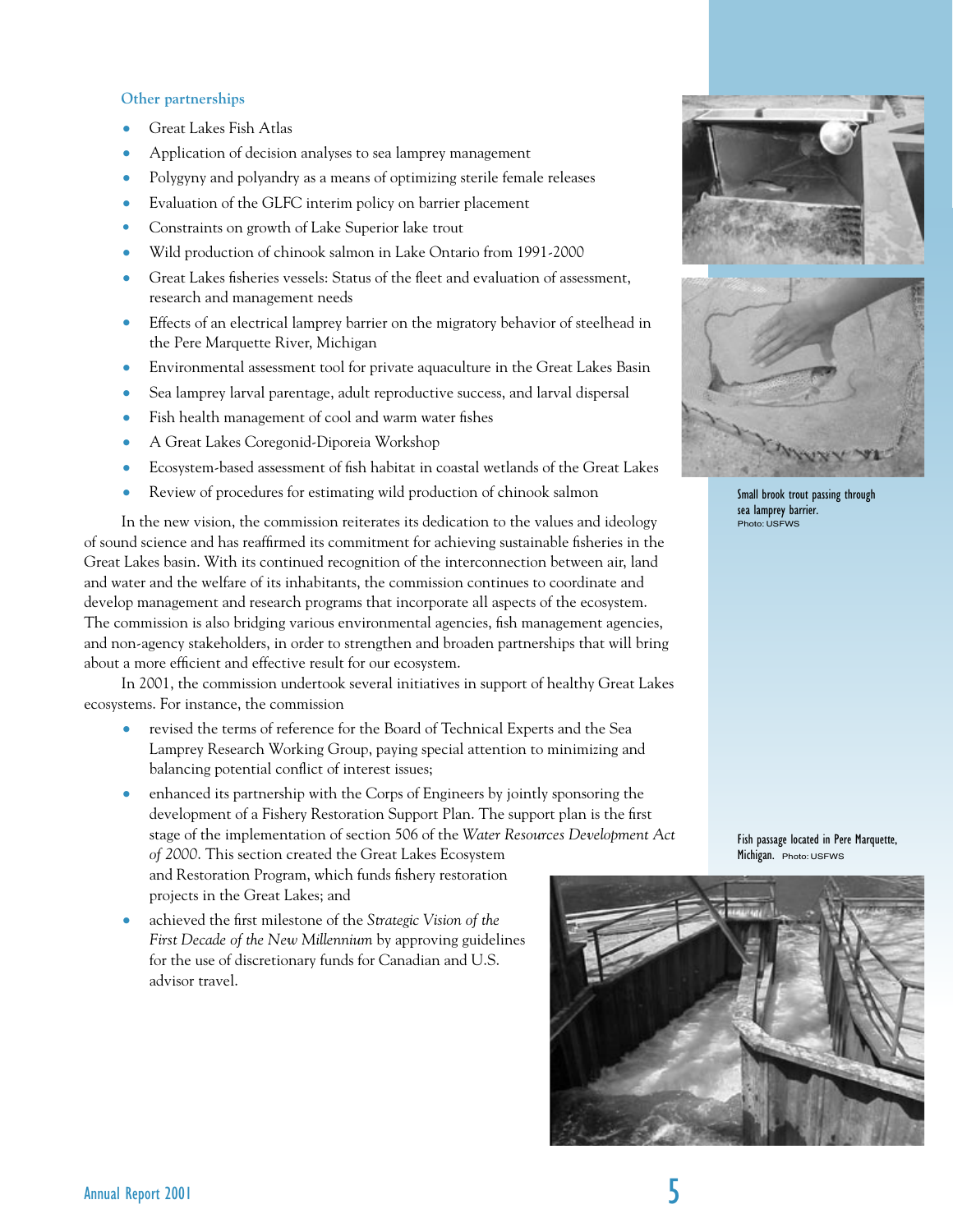## PARTNERSHIPS *Lake Committee Action Highlights of 2001*

Successful management of the shared Great Lakes fishery occurs because of a strong commitment to lake committees, which were formed under the *Joint Strategic Plan for Management of Great Lakes Fisheries.* State, provincial and tribal fishery managers meet annually to develop common objectives for the lake, share scientific information, and allow agencies a place to make decisions on such things as stocking, harvest, law enforcement and environmental management. The following are highlights of 2001 Lake Committee actions (full summaries are on each lake committee's home page at **www.glfc.org/lakecom.php**).

**THE LAKE SUPERIOR COMMITTEE** approved its draft Fish Community Objectives and is currently seeking public comment for review. Committee discussion also addressed the issue of exotics' constraints on fish managers. The LSC adopted rehabilitation plans for coaster brook trout and walleye while continuing work on a sturgeon rehabilitation plan. The committee stressed to the U.S. Geological Survey the importance of spring assessment of Isle Royale lake trout.

**THE LAKE MICHIGAN COMMITTEE** directed that acoustics be incorporated into a lakewide assessment plan and approved the creation of an Acoustics Task Group. Additionally, strategies were discussed to avoid inadvertently exceeding stocking objectives of salmonids in Lake Michigan. In September 2001, the LMC will conduct a workshop beginning the process of revising the Lake Trout Rehabilitation Plan.

**THE LAKE HURON COMMITTEE** sponsored a workshop to focus on the condition of whitefish and the impact of diporeia decline in the lakes. The committee also supported a major initiative to identify bathythermal habitat of sea lamprey, chinook salmon, lake trout and whitefish and to learn where and when these species interact.

**THE LAKE ERIE COMMITTEE** established a percid management strategy for a three year period, authorizing a total allowable catch of 3.4 million walleye. The LEC agreed to conduct an independent external review of the Lake Erie yellow perch standard stock assessment modeling procedures. The yellow perch total allowable catch for 2001 was set at a total of 7.1 million lbs. in Lake Erie.

**THE LAKE ONTARIO COMMITTEE** agreed to develop a position statement on Amrican eel management including: determining the roles of both the Department of Fisheries and Oceans and the U.S. Fish and Wildlife Service; ICES recommendations; and issues surrounding the eel ladder and turbine at the Moses-Saunders Dam. Members agreed to develop a bloater rehabilitation plan, which might include the need for hatcheries.

**THE COUNCIL OF LAKE COMMITTEES** announced a new environmental assessment tool for land-based aquaculture that will be distributed to stakeholders for review. The committee requested an additional Law Enforcement Committee term of reference directed at habitat protection. Further, the council supported a proposed independent review of the Great Lakes Science Center in 2002 that would be funded by the USGS with GLFC support. CLC also expressed concern regarding significant threats to fisheries posed by dredging operations due to low lake levels.

**THE LAW ENFORCEMENT COMMITTEE** revised its terms of reference and received approval from the CLC. Operation Kingfisher, the innovative cooperative law enforcement operations between Canadian and U.S. law enforcement agencies, continues to be successful with the joint citation of gillnet offenders in Canadian and Ohio waters.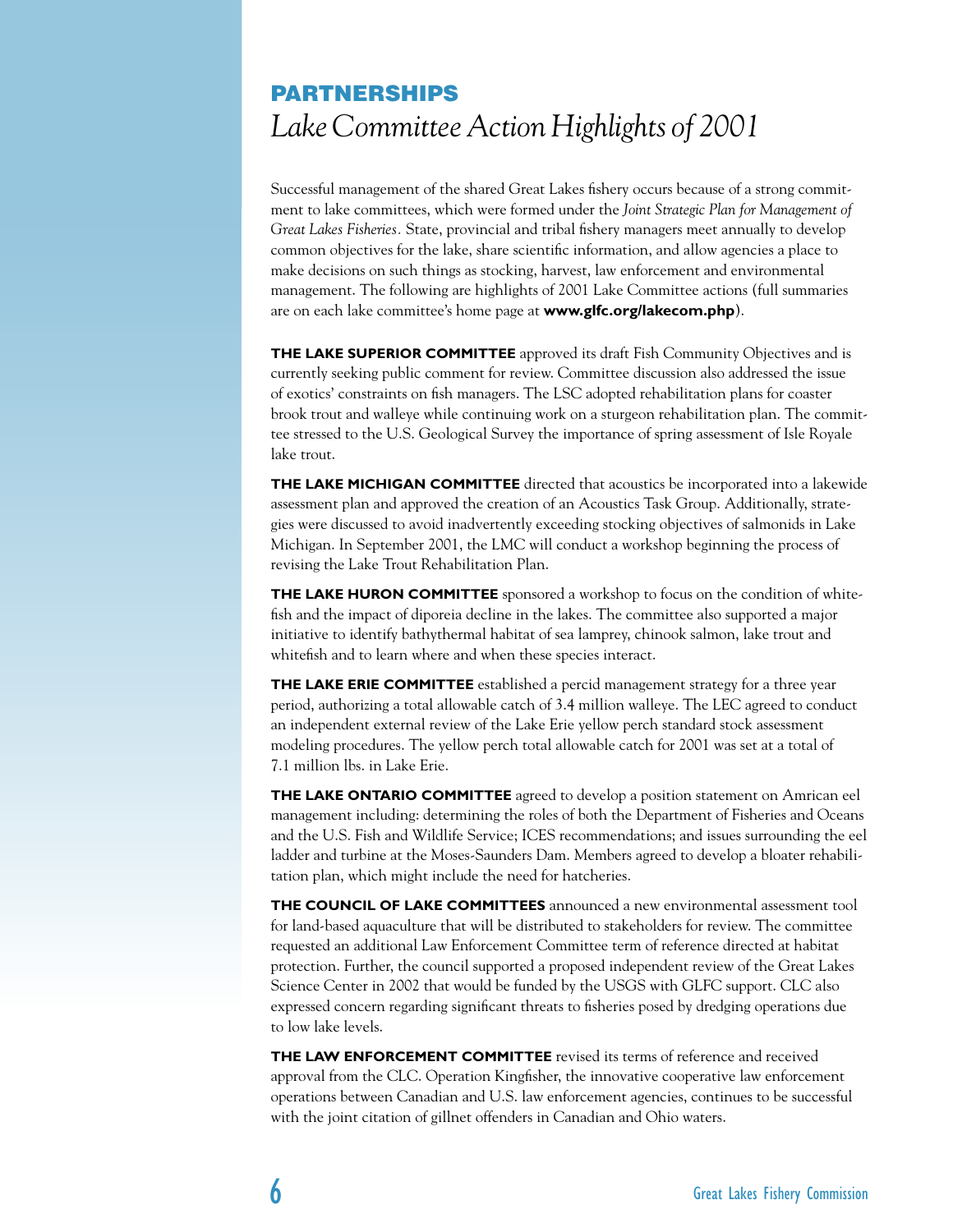

**THE GREAT LAKES FISH HEALTH COMMITTEE** has been updating the fish disease model program, which includes revising the recommended responses to salmonine pathogens and disease. The committee was concerned with emerging warm water diseases. The committee's disease model program had success in a hatchery setting, but not in the wild. The decline in lipid availability to fish, due to declines in diporeia abundance, also raised concern within the committee.

**THE COMMITTEE OF ADVISORS** expressed concern about proposals to reverse existing bans on oil exploration in the Great Lakes, pointing out possible negative impacts on the environment and the fishery. The advisors also asked the commission to take a leadership role in coordinating research, information exchange and policy formulation regarding the negative effects of cormorants on fish, wildlife and habitat in the Great Lakes. The advisors expressed concern about the increase and spread of avian botulism. Advisors reported disparity in minimum size limits on lake trout between states and provinces. Advisors noted that sea lamprey populations are increasing in some areas of the Great Lakes and urged a re-examination of policies related to the use of TFM.

## Budget

|                                                                           | U.S.         | <b>CANADA</b> | <b>TOTAL</b> |
|---------------------------------------------------------------------------|--------------|---------------|--------------|
| Sea Lamprey Management<br>and Research                                    | \$10,565,172 | \$2,652,821   | \$13,217,993 |
| General Research, Committee and<br>Scientific Support, and Administration | \$1,168,000  | \$287,750     | \$1,455,750  |
| TOTAL                                                                     | \$11,733,172 | \$2,940,571   | \$14,673,743 |

The commission received the following contributions from the governments of the United States and Canada (shown in U.S. dollars) for 2001:

The commission gratefully acknowledges a contribution of \$3 million over three years from the State of Michigan for sea lamprey control on the St. Marys River.

The commission's U.S. and Canadian trust funds received donations from AgrEvo, Kinetic Industries, the Michigan Steelhead and Salmon Fisherman's Association, the Ontario Commercial Fisheries Association, the Great Lakes Fishery Commission, Dick and Mary Reuss, Pam and Ed Makauskas, and Bert and Donna Atkinson.

Lake committee meetings are critical in the cooperative management of the Great Lakes fishery. Every year, biologists, lake managers, law enforcement agents, and sport and commercial fishers meet during lake committee meetings to discuss the latest information about the fishery. Photo: M. Gaden